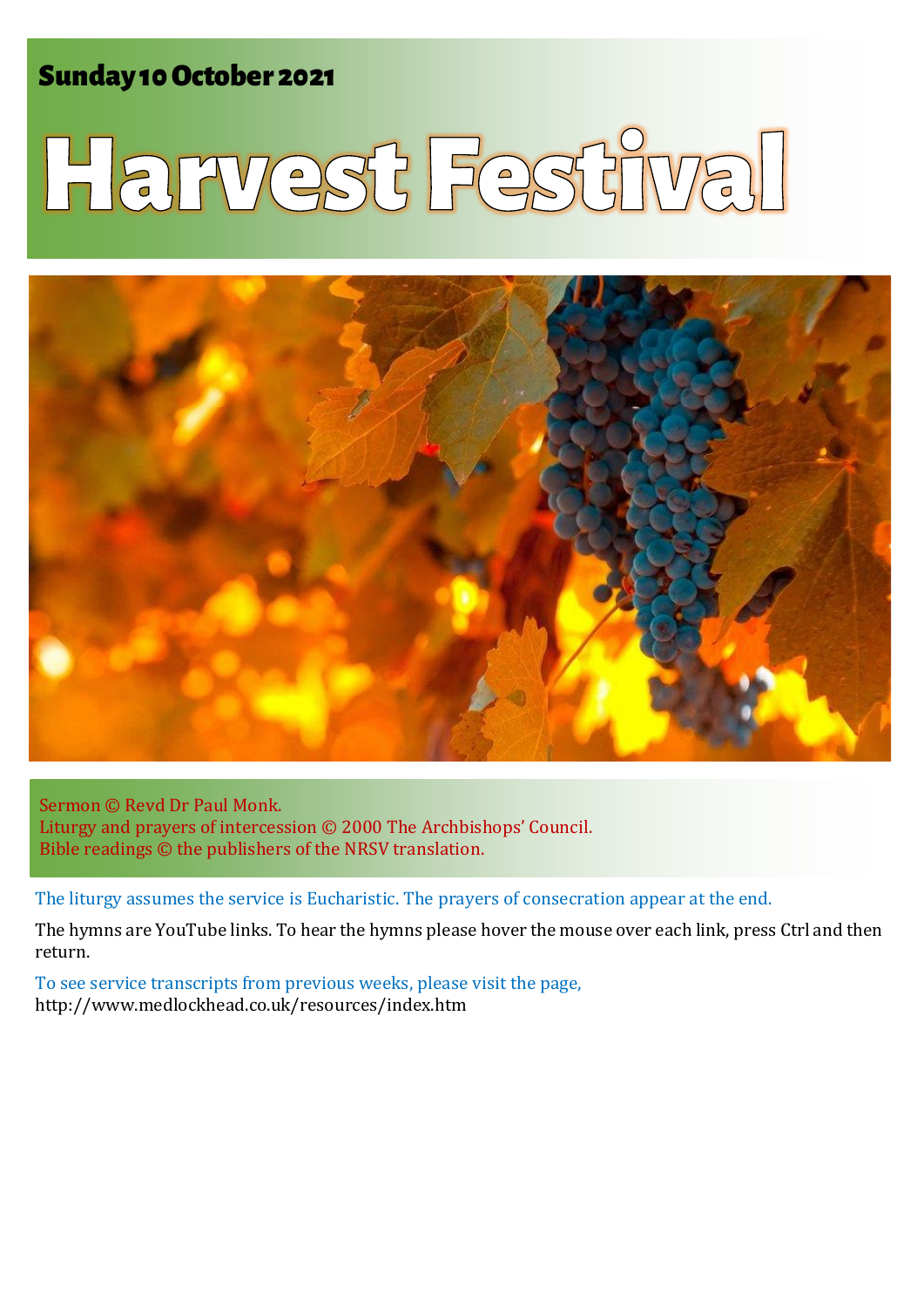#### **Introduction and welcome**

HYMN 1 **[All things bright and beautiful](https://www.youtube.com/watch?v=iUnQMvwaXlc)** (click on this link to hear the hymn)

# **The Welcome**

In the name of the Father, and of the Son, and of the Holy Spirit

All **Amen.**

The Lord be with you

All **And also with you.**

## **The Preparation**

All **Almighty God,**

**to whom all hearts are open, all desires known, and from whom no secrets are hidden: cleanse the thoughts of our hearts by the inspiration of your Holy Spirit, that we may perfectly love you, and worthily magnify your holy name; through Christ our Lord. Amen.**

Our Lord Jesus Christ said:

The first commandment is this: 'Hear, O Israel, the Lord our God is the only Lord. You shall love the Lord your God with all your heart, with all your soul, with all your mind, and with all your strength.'

And the second is this: 'Love your neighbour as yourself.' There is no other commandment greater than these. On these two commandments hang all the law and the prophets.

#### All **Amen. Lord, have mercy.**

God's whole creation groans.

The land produces thorns and thistles and longs to be set free.

Our sin affects all around us.

We confess our sins in penitence and faith.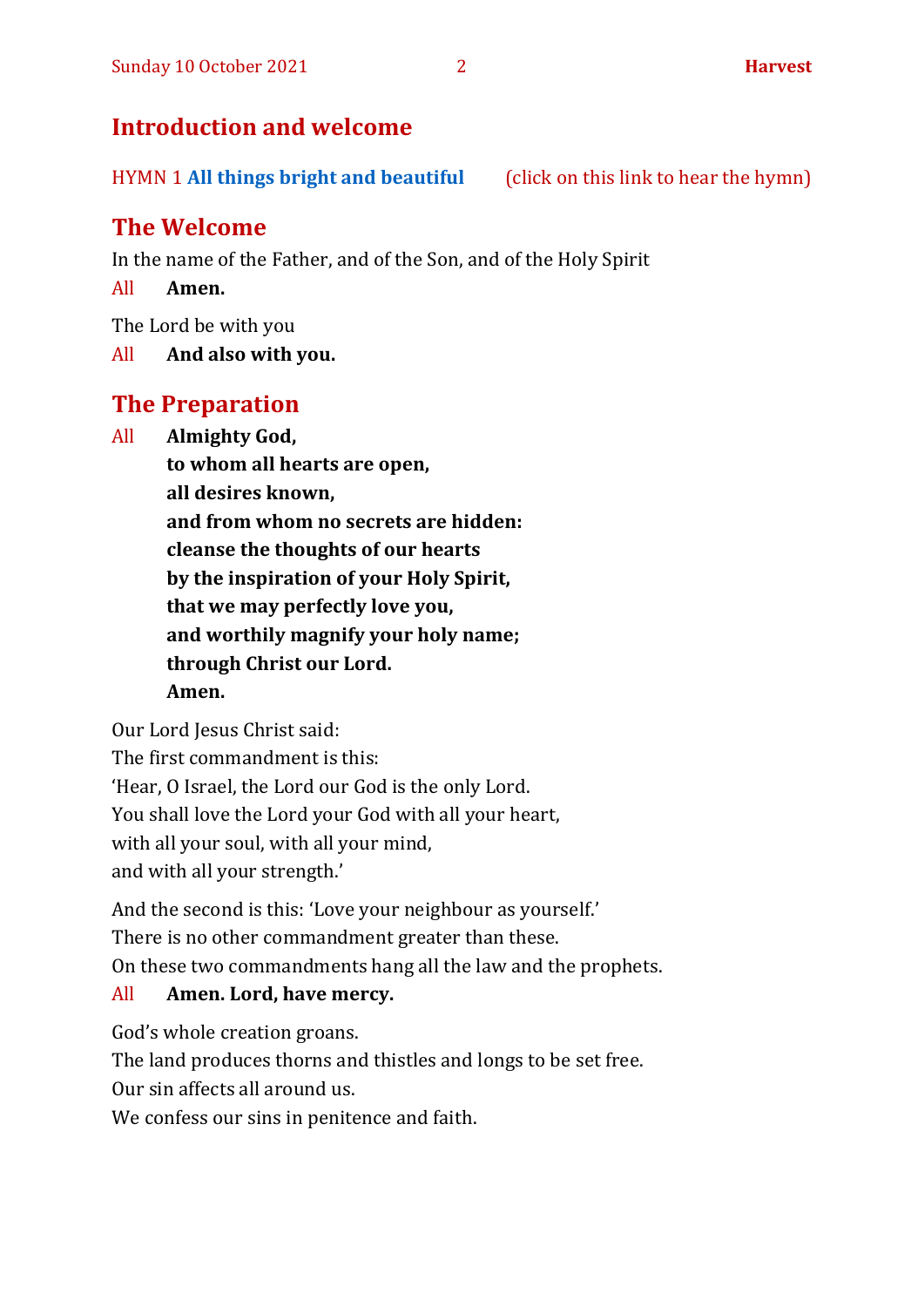All **Almighty God, our heavenly Father, we have sinned against you and against our neighbour in thought and word and deed, through negligence, through weakness, through our own deliberate fault. We are truly sorry and repent of all our sins. For the sake of your Son Jesus Christ, who died for us, forgive us all that is past and grant that we may serve you in newness of life to the glory of your name. Amen.**

Almighty God,

who forgives all who truly repent, have mercy upon you, pardon and deliver you from all your sins, confirm and strengthen you in all goodness, and keep you in life eternal; through Jesus Christ our Lord. All **Amen.**

# **The Gloria**

This version of the Gloria is sung to the tune of 'Cwm Rhondda'. Click **[here](about:blank)** for the tune.

All **Glory be to God in Heaven, Songs of joy and peace we bring, Thankful hearts and voices raising, To creation's Lord we sing. Lord we thank you, Lord we praise you, Glory be to God our King: Glory be to God our King. Lamb of God, who on our shoulders, Bore the load of this world's sin; Only Son of God the Father, You have brought us peace within. Lord, have mercy, Christ have mercy,**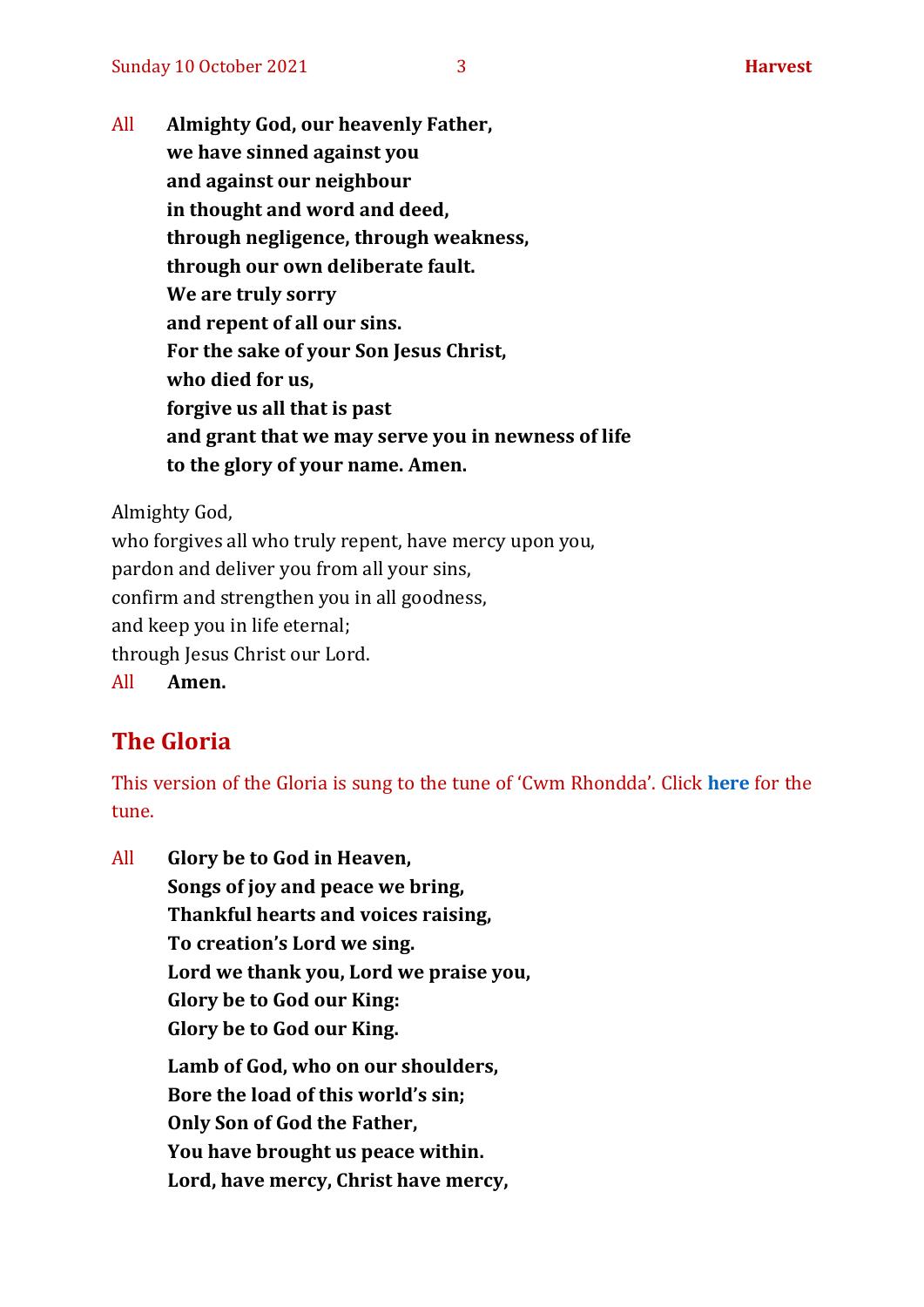**Now your glorious reign begin: Now your glorious reign begin.**

**You O Son of God are Holy, You we praise with one accord. None in heav'n or earth is like you, Only you are Christ the Lord. With the Father and the Spirit, Ever worshipped and adored: Ever worshipped and adored.**

#### **The Collect for the Harvest**

Eternal God, you crown the year with your goodness and you give us the fruits of the earth in their season: grant that we may use them to your glory, for the relief of those in need and for our own well-being; through Jesus Christ your Son our Lord, who is alive and reigns with you, in the unity of the Holy Spirit, one God, now and for ever. All **Amen.**

## **First reading**

A reading from the Prophet Joel Do not fear, O soil; be glad and rejoice, for the Lord has done great things! Do not fear, you animals of the field, for the pastures of the wilderness are green; the tree bears its fruit, the fig tree and vine give their full yield. O children of Zion, be glad and rejoice in the Lord your God; for he has given the early rain for your vindication, he has poured down for you abundant rain, the early and the later rain, as before.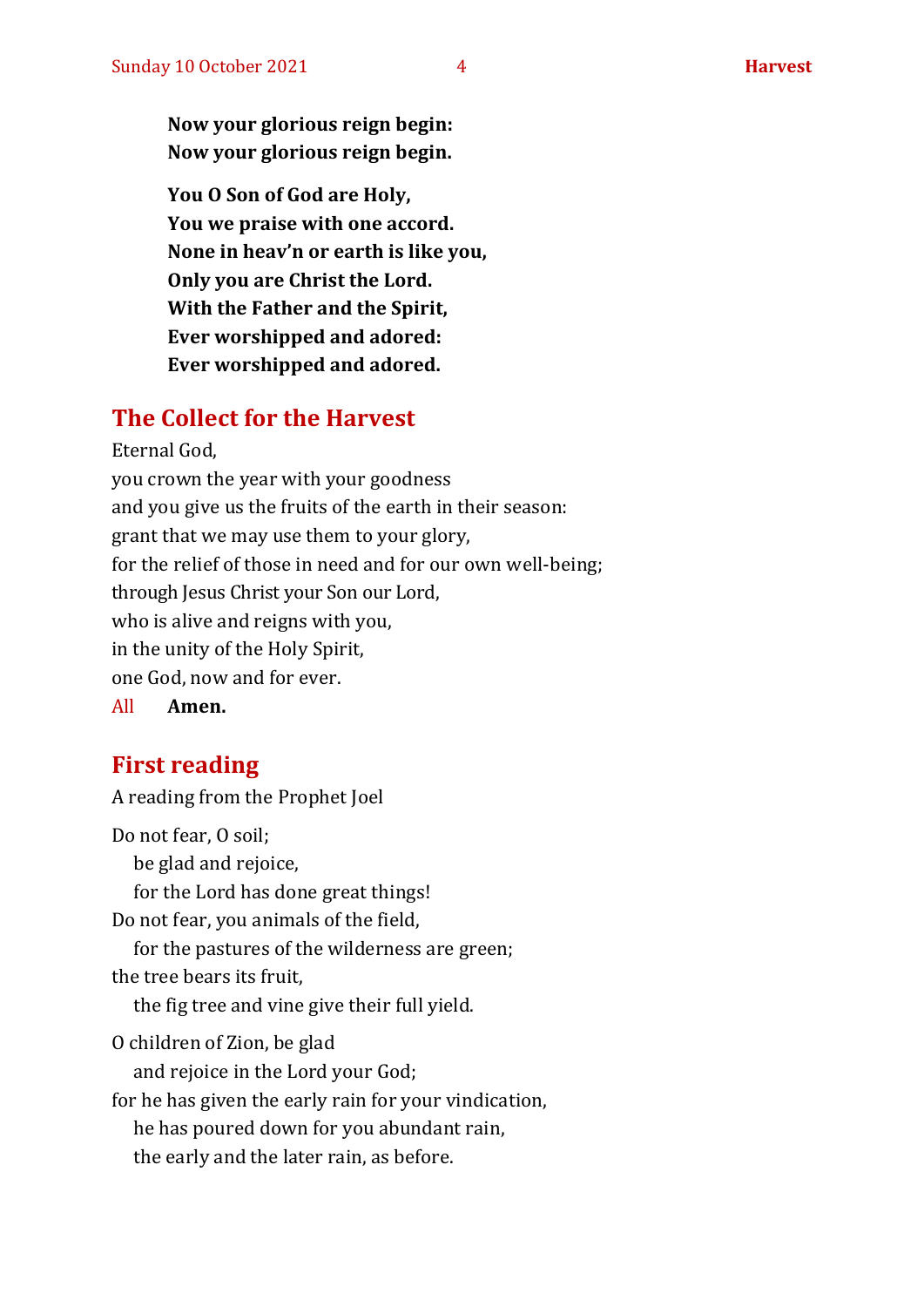The threshing-floors shall be full of grain, the vats shall overflow with wine and oil.

I will repay you for the years

that the swarming locust has eaten,

the hopper, the destroyer, and the cutter,

my great army, which I sent against you.

You shall eat in plenty and be satisfied, and praise the name of the Lord your God,

who has dealt wondrously with you. And my people shall never again be put to

shame.

You shall know that I am in the midst of Israel,

and that I, the Lord, am your God and there is no other.

And my people shall never again

be put to shame. *Joel:2:21–27*

This is the Word of the Lord

All **Thanks be to God.**

### **Second reading**

A reading from St Paul's First Letter to Timothy

Of course, there is great gain in godliness combined with contentment; for we brought nothing into the world, so that we can take nothing out of it; but if we have food and clothing, we will be content with these. But those who want to be rich fall into temptation and are trapped by many senseless and harmful desires that plunge people into ruin and destruction. For the love of money is a root of all kinds of evil, and in their eagerness to be rich some have wandered away from the faith and pierced themselves with many pains. *1 Timothy 6:6–10*

This is the Word of the Lord

All **Thanks be to God.**

HYMN 2 **[For the beauty of the earth](https://www.youtube.com/watch?v=MHIfRLNYUGw)** (please click on this link to hear the hymn)

# **Gospel reading**

Hear the Gospel of our Lord Jesus Christ according to Luke

#### All **Glory to you O Lord.**

Jesus said, 'I tell you, do not worry about your life, what you will eat or what you will drink, or about your body, what you will wear. Is not life more than food, and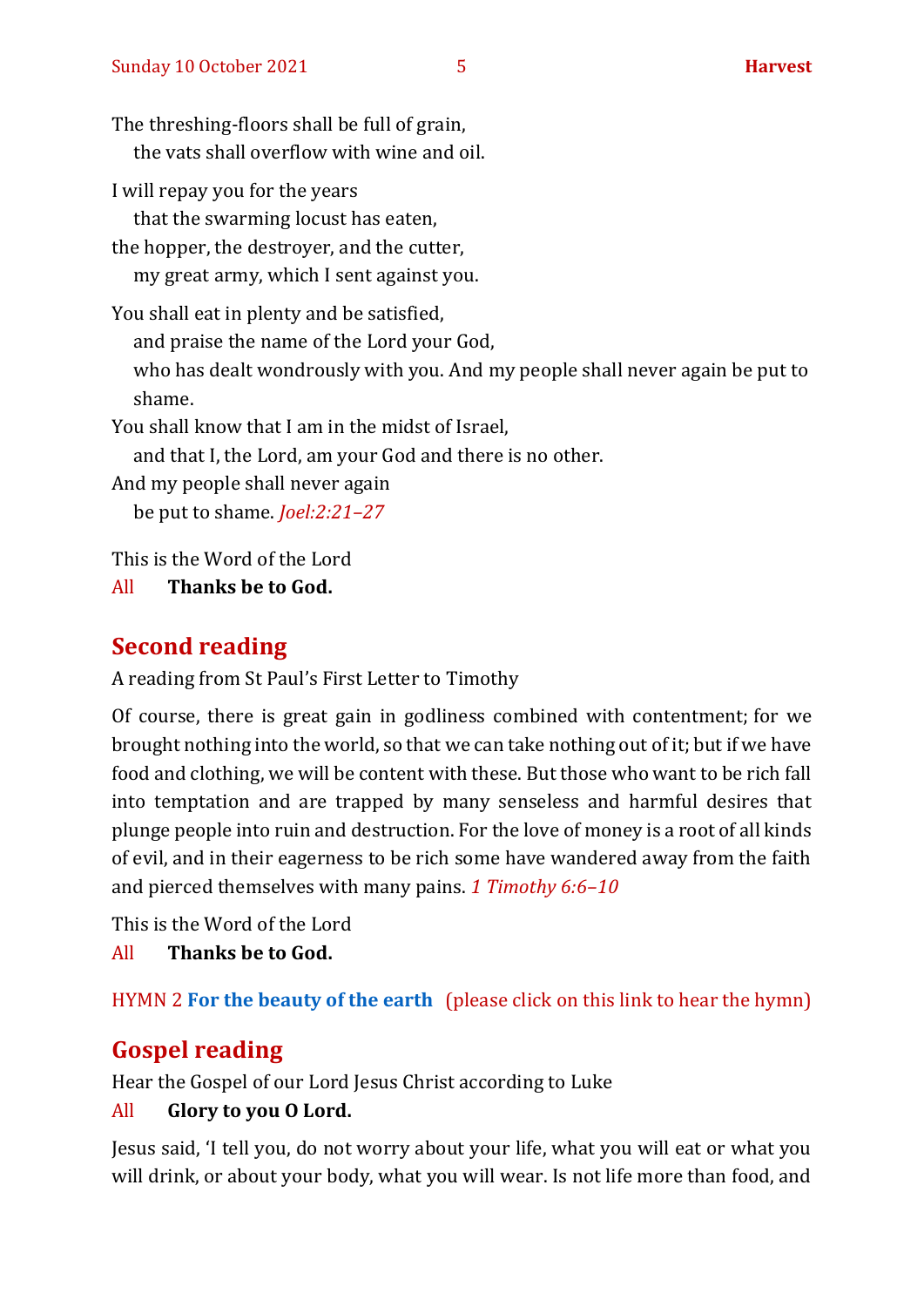the body more than clothing? Look at the birds of the air; they neither sow nor reap nor gather into barns, and yet your heavenly Father feeds them. Are you not of more value than they? And can any of you by worrying add a single hour to your span of life? And why do you worry about clothing? Consider the lilies of the field, how they grow; they neither toil nor spin, yet I tell you, even Solomon in all his glory was not clothed like one of these.

If God so clothes the grass of the field, which is alive today and tomorrow is thrown into the oven, will he not much more clothe you—you of little faith? Therefore do not worry, saying, "What will we eat?" or "What will we drink?" or "What will we wear?" For it is the Gentiles who strive for all these things; and indeed your heavenly Father knows that you need all these things. But strive first for the kingdom of God and his righteousness, and all these things will be given to you as well. *Matthew 6:25–33*

This is the Gospel of the Lord

All **Praise to you O Christ.** 

#### **Sermon**

Today we celebrate harvest. Many of use do not grow food or even prepare our food. We simply buy it and cook it, eat it and enjoy it. But as Christians, the scope of harvest covers everything: sowing and reaping; what we receive and our responses. Today's Bible readings invite us to look specifically at the interaction between sowing in a physical way but reaping in the spiritual domain. We're looking at primary effects and at side-effects.

The word 'side-effects' implies medicine, so we start by imagining a doctor giving a bottle of strong medicine to a needy patient. It's known to be good stuff and always works well. Then imagine the patient receiving the medicine with gratitude and placing the unopened bottle in full view on the living-room mantlepiece. It's shown to everyone who visits with the words, 'Look what the doctor gave me! Look what I've got!' And then imagine the upset when the patient falls gravely ill. 'That medicine the doctor gave me is dud!' they shout and they throw out the unopened bottle with disgust.

It's obviously a silly story yet it simply recasts a common response to Jesus' teaching in the Sermon on the Mount. He's giving us the answer, a strong universal medicine, that we receive with joy and yet many of us refuse to use.

Jesus is offering 'Seek ye first …' as a way of living God's life 'in the world while not being of the world' (cf. John 10). Viewed this way, the Sermon on the Mount does not so much offer advice but strict instruction. Do this and the problem will go away; do that and it won't. So, like all medicine, we follow the therapy as directed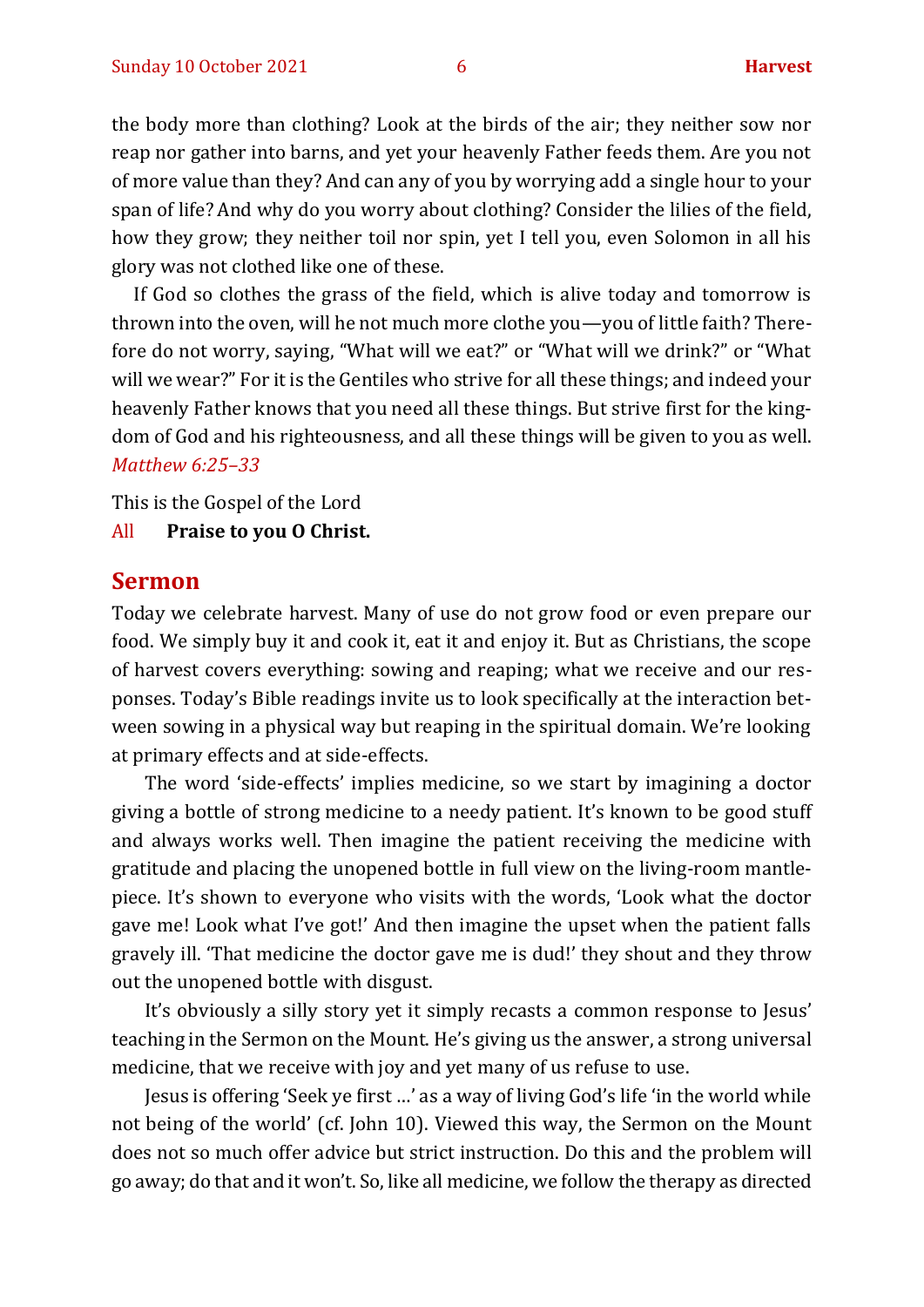by the expert. For best results follow manufacturer's instructions.

We can only seek God and His Kingdom if we know what he's instructing us to do. The 'seeking' he wants is firstly a physical activity operating in a physical world. It's genuinely work and requires sincere effort. And the 'Kingdom' it seeks is the will of God in the world. The slogan, 'Seeking God's Kingdom' means 'making the world a better place—the place that God intends.' It therefore involves agitating for justice, campaigning for peace, expending effort to ensure a fair distribution of the world's resources. And 'seeking the Kingdom' is to some extent customised according to local need. This seeking of the Kingdom is the essential action that occurs during the many intervals between our services in Church. And times of prayer and worship act as 'refuelling points' that empower those times of seeking.

This 'seeking' is also a spiritual quest: we seek the Kingdom but Jesus tells us we must also 'seek God's righteousness'. It's a way of talking about the way we seek God. Stated a different way, while seeking the Kingdom requires physical activity to change the world, Jesus also offers a cure for our spiritual sicknesses. He gave the Sermon on the Mount to illustrate the symptoms of that illness. In today's Gospel he mentions worrying, greed, pride etc. But these traits are warning signs, indicators, that a human soul is looking in the wrong places for meaning. They are ignoring God and therefore starved of Him. Our work for the Kingdom is a way of redirecting our soul toward goodness and hence the sponsor of all goodness—toward God Himself. To use the language of St Paul in Romans 12, 'Present your bodies as a living sacrifice, holy and acceptable to God, which is your spiritual worship. Do not be conformed to this world but be transformed by the renewing of your minds, so that you may discern what is the will of God—what is good and acceptable and perfect.'

In one sense, our work for the Kingdom is a fruit of our yearning for God. We do it for Him. But our work for the Kingdom also yields fruit in to enhance our discipleship. They are so utterly connected that one quest cannot be divorced from the other without a catastrophic loss of fruit. That's what Jesus' final clause, '… and all these things will be given to you as well' is trying to say.

Today we celebrate harvest. Many of use do not grow food or even prepare our food. We simply buy it and cook it, eat it and enjoy it. As Christians, then, one of the principal themes of harvest is considering the fruitfulness of our discipleship.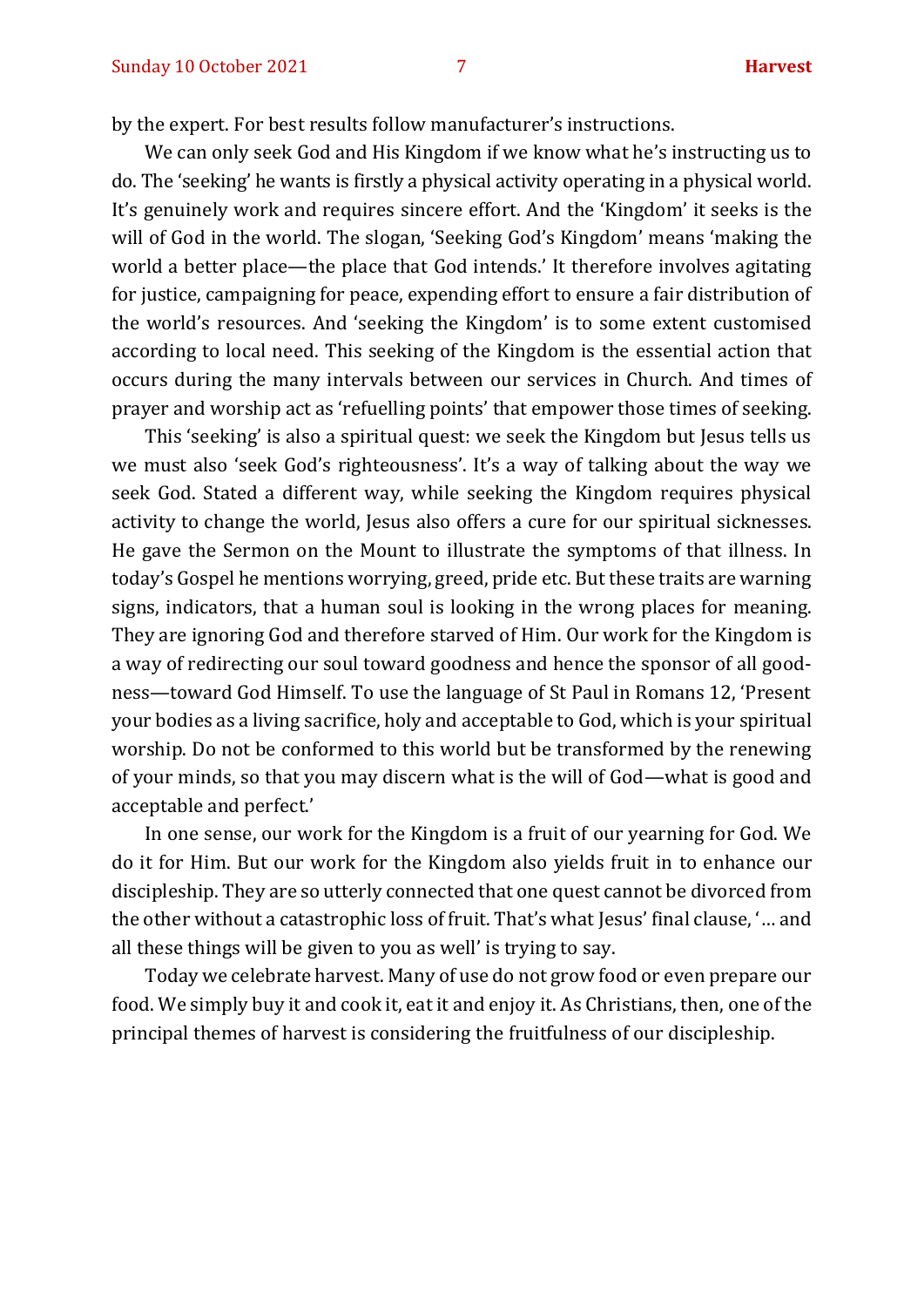# **The Creed**

Do you believe and trust in God the Father, the source of all being and life, the one for whom we exist?

#### All **We believe and trust in him.**

Do you believe and trust in God the Son, who took our human nature, died for us and rose again?

#### All **We believe and trust in him.**

Do you believe and trust in God the Holy Spirit, who gives life to the people of God and makes Christ known in the world?

#### All **We believe and trust in him.**

This is the faith of the Church.

All **This is our faith. We believe and trust in one God, Father, Son and Holy Spirit. Amen.**

#### **Prayers of intercession**

Let us pray to God the almighty, the King of creation.

God said, 'Let there be light.' Eternal God, we thank you for your light and your truth. We praise you for your fatherly care in creating a universe which proclaims your glory. Inspire us to worship you, the creator of all, and let your light shine upon our world. God of life:

#### All **hear our prayer.**

God said, 'Let there be a firmament in the midst of the heavens.' We thank you for the vastness of the universe

and the mysteries of space.

We pray for all scientists and astronomers

who extend the boundaries of our knowledge.

As we contemplate the wonder of the heavens,

confirm us in the truth that every human being is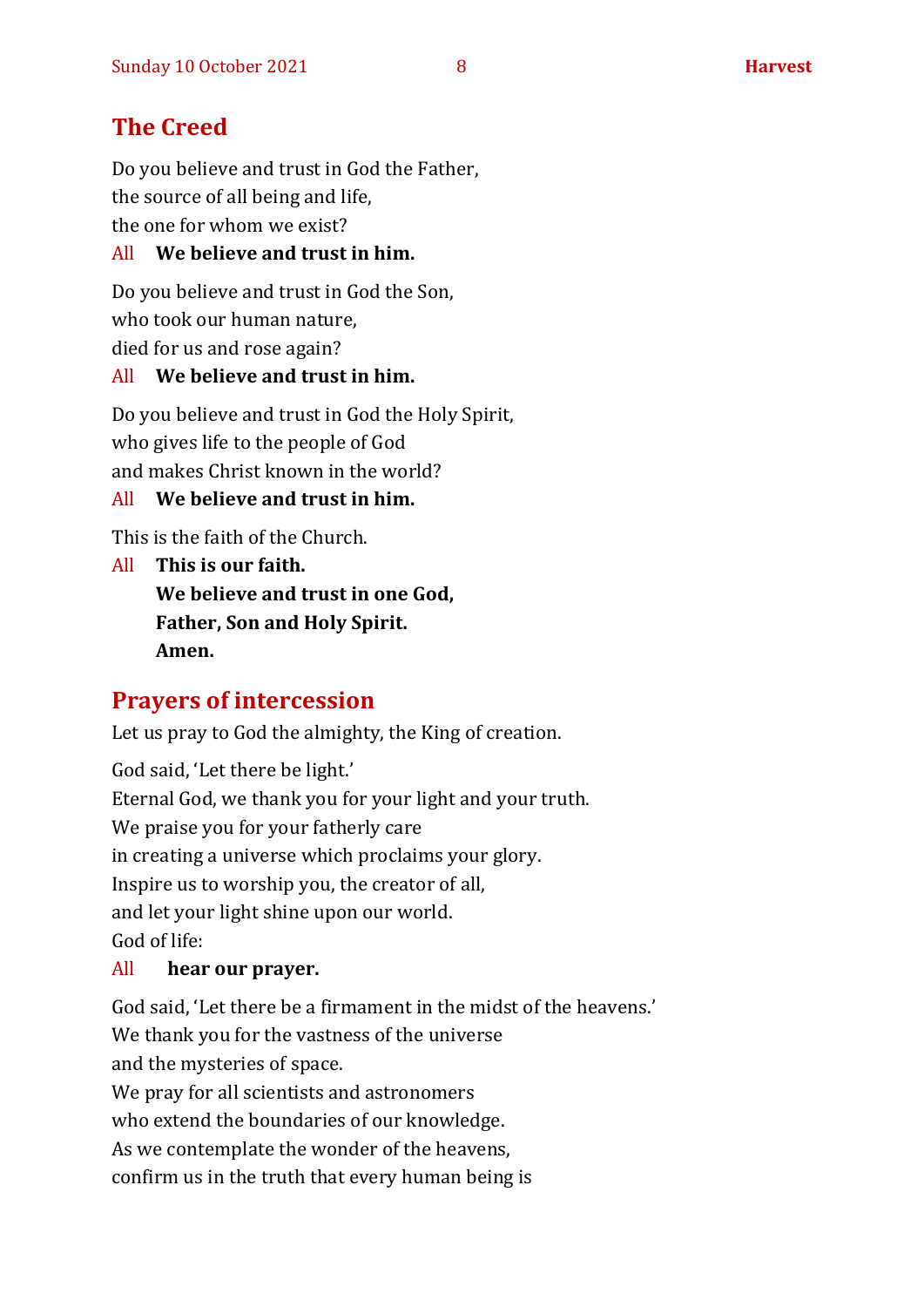known and loved by you. God of life:

#### All **hear our prayer.**

God said, 'Let the waters be gathered together, and let dry land appear.' We thank you for the beauty of the earth, for the diversity of land and sea, for the resources of the earth. Give us the will to cherish this planet and to use its riches for the good and welfare of all. God of life:

#### All **hear our prayer.**

God said, 'Let there be lights in the sky to separate the day and the night.' We thank you for the warmth of the sun, the light of the moon, the glory of the stars. We praise you for the formations of clouds, the radiance of dawn and sunset. Save us from wasting or abusing the energy on which all life depends. Open our eyes to behold your beauty, and our lips to praise your name. God of life:

#### All **hear our prayer.**

God said, 'Let the waters bring forth living creatures, and let birds fly across the sky.'

We thank you for the teeming life of the seas,

and the flight of the birds.

Help us to protect the environment

so that all life may flourish.

God of life:

#### All **hear our prayer.**

God said, 'Let the earth bring forth living creatures of every kind.'

We rejoice in the variety of animal life.

Grant us grace to treat all animals with respect and care;

to protect endangered species,

to preserve the variety of habitats,

and to honour the delicate balance of nature.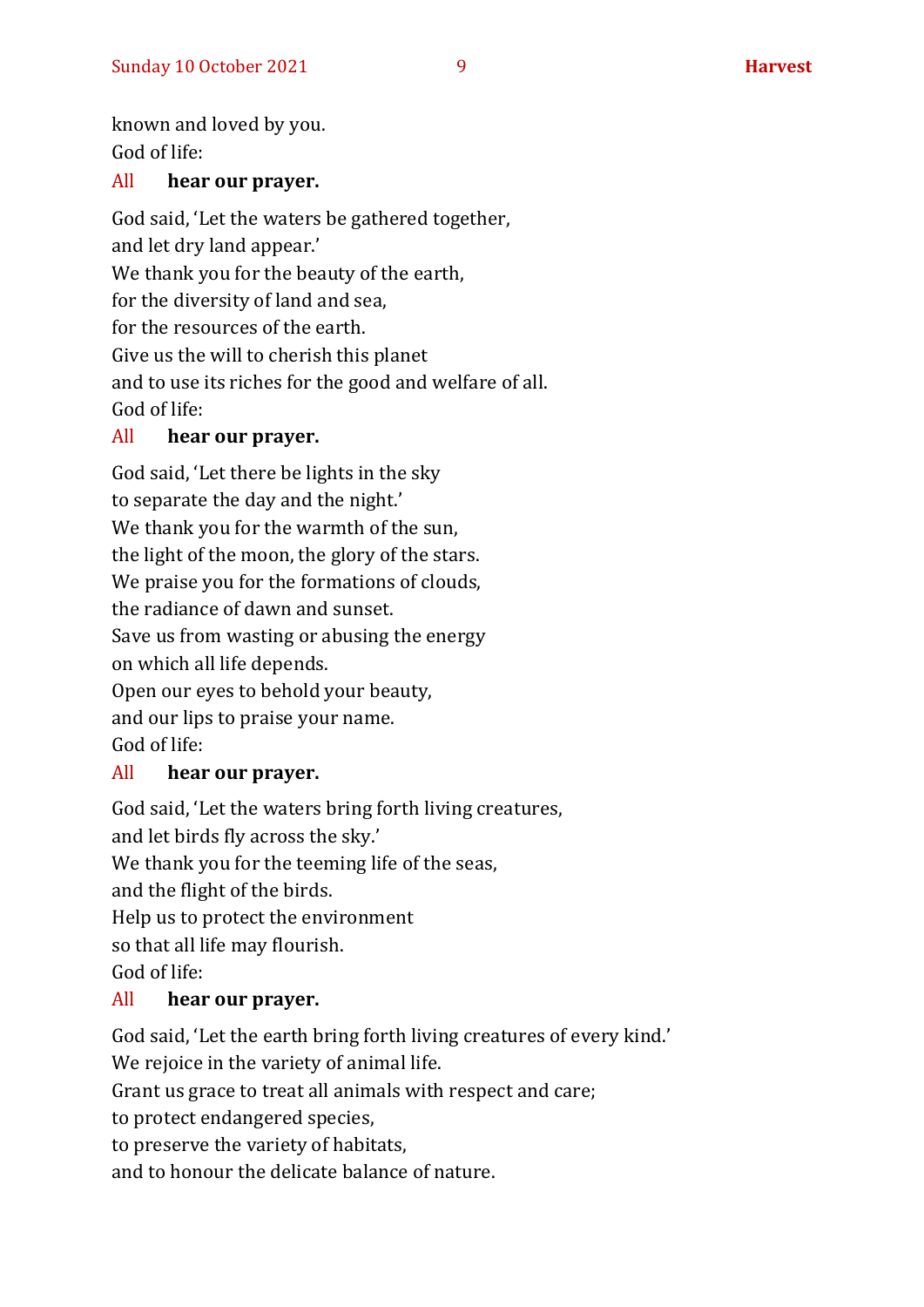#### God of life:

#### All **hear our prayer.**

God said, 'Let us create human beings in our own image.'

We pray for the human family.

We exult in its diversity and giftedness,

we repent of its sins, divisions and violence.

By the power of your Spirit, restore your image within us,

through Christ who came to remake us

by his death and resurrection.

God of life:

#### All **hear our prayer.**

Heavenly Father, you have filled the world with beauty: open our eyes to behold your gracious hand in all your works; that, rejoicing in your whole creation, we may learn to serve you with gladness; for the sake of him through whom all things were made, your Son Jesus Christ our Lord.

#### All **Amen.**

Merciful Father,

All **accept these prayers for the sake of your Son, our Saviour Jesus Christ. Amen.**

#### **The peace**

You shall go out in joy and be led back in peace; the mountains and the hills before you shall burst into song, and all the trees of the field shall clap their hands. *Isaiah 55:12*

The peace of the Lord be always with you,

All **And also with you.**

HYMN 3 **[Come ye thankful people come](https://www.youtube.com/watch?v=t3n7IUCdqAM&t=38s)** (click on this link to hear the hymn)

The liturgy of the Communion Service appears below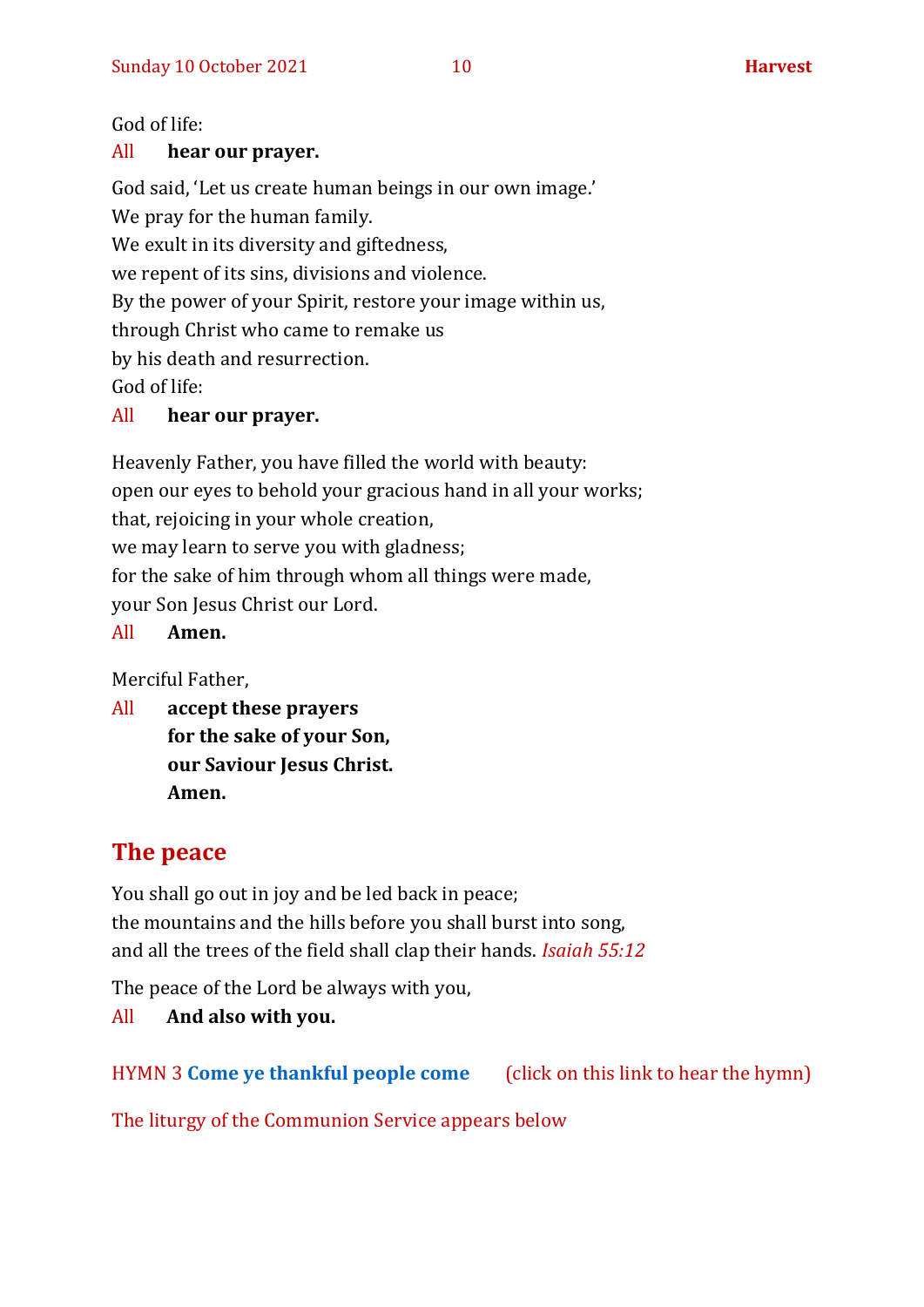# The Dismissal

May God the Father of our Lord Jesus Christ, who is the source of all goodness and growth, pour his blessing upon all things created, and upon you his children, that you may use his gifts to his glory and the welfare of all peoples; and the blessing of God the Almighty: Father, Son, and Holy Spirit, be with you now and remain with you always. All **Amen.**

HYMN 4 **[We plough the fields and scatter](https://www.youtube.com/watch?v=Vb1i_FpDRic)** (click on this link to hear the hymn)

Go in peace to love and serve the Lord.

All **In the name of Christ. Amen.**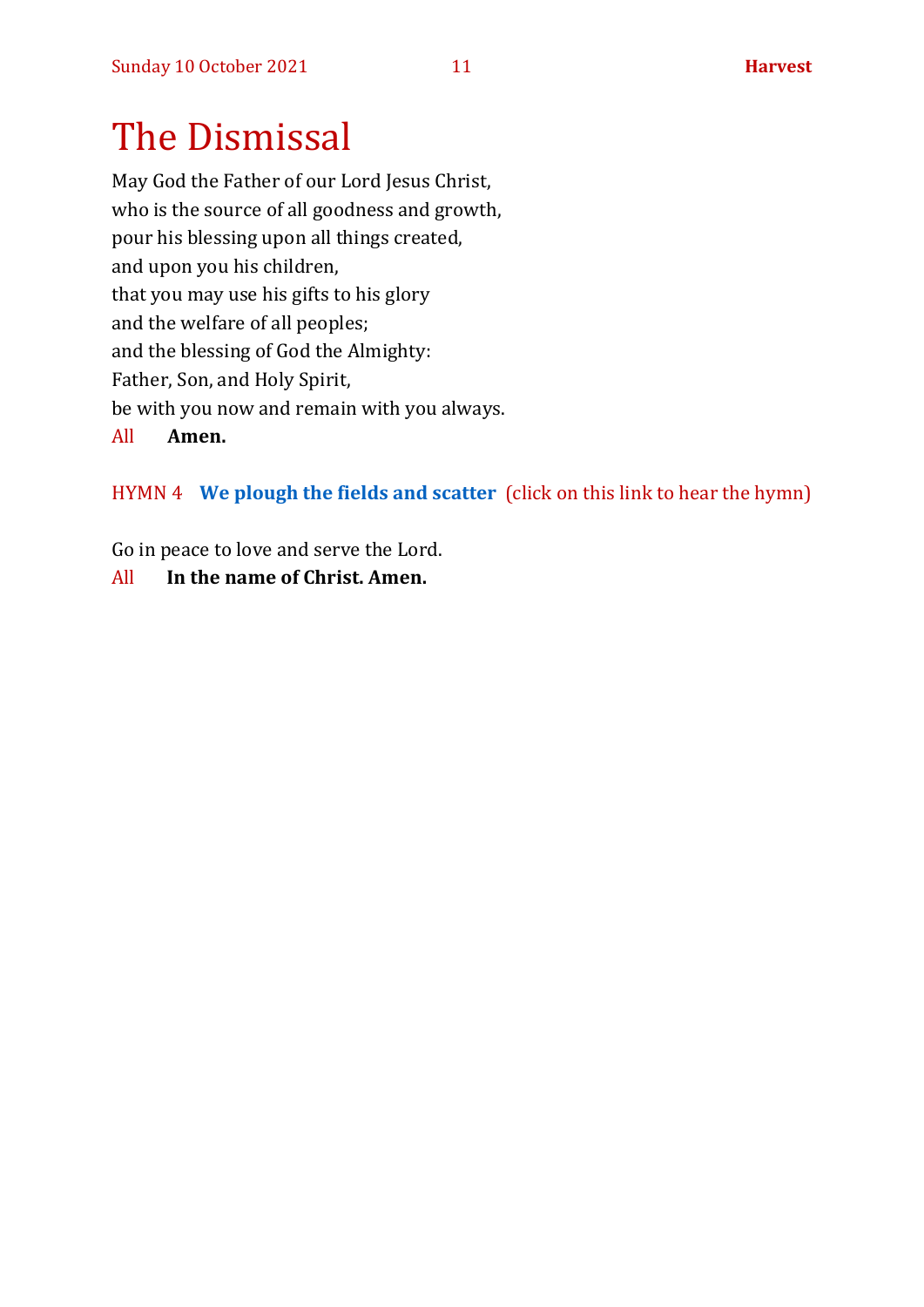# The Liturgy of the Sacrament

#### Eucharistic Prayer (prayer E)

The Lord be with you

#### All **and also with you.**

Lift up your hearts.

#### All **We lift them to the Lord.**

Let us give thanks to the Lord our God.

#### All **It is right to give thanks and praise.**

It is indeed right, it is our duty and our joy, always and everywhere to give you thanks, holy Father, almighty and eternal God. For you have created the heavens and the earth, and formed us in your own image. In the fullness of time you sent forth your Son, your eternal Word, who laid down his life for our salvation and rose from the grave, the first-fruits of your new creation. You send forth your holy and life-giving Spirit to give life to our mortal bodies and to renew the face of the earth. Therefore with all the heavenly hosts, we give voice to everything that you have made, and sing the eternal hymn of praise.

All **Holy, holy, holy Lord, God of power and might, heaven and earth are full of your glory. Hosanna in the highest. Blessed is he who comes in the name of the Lord. Hosanna in the highest.**

We praise and bless you, loving Father, through Jesus Christ, our Lord; and as we obey his command, send your Holy Spirit, that broken bread and wine outpoured may be for us the body and blood of your dear Son.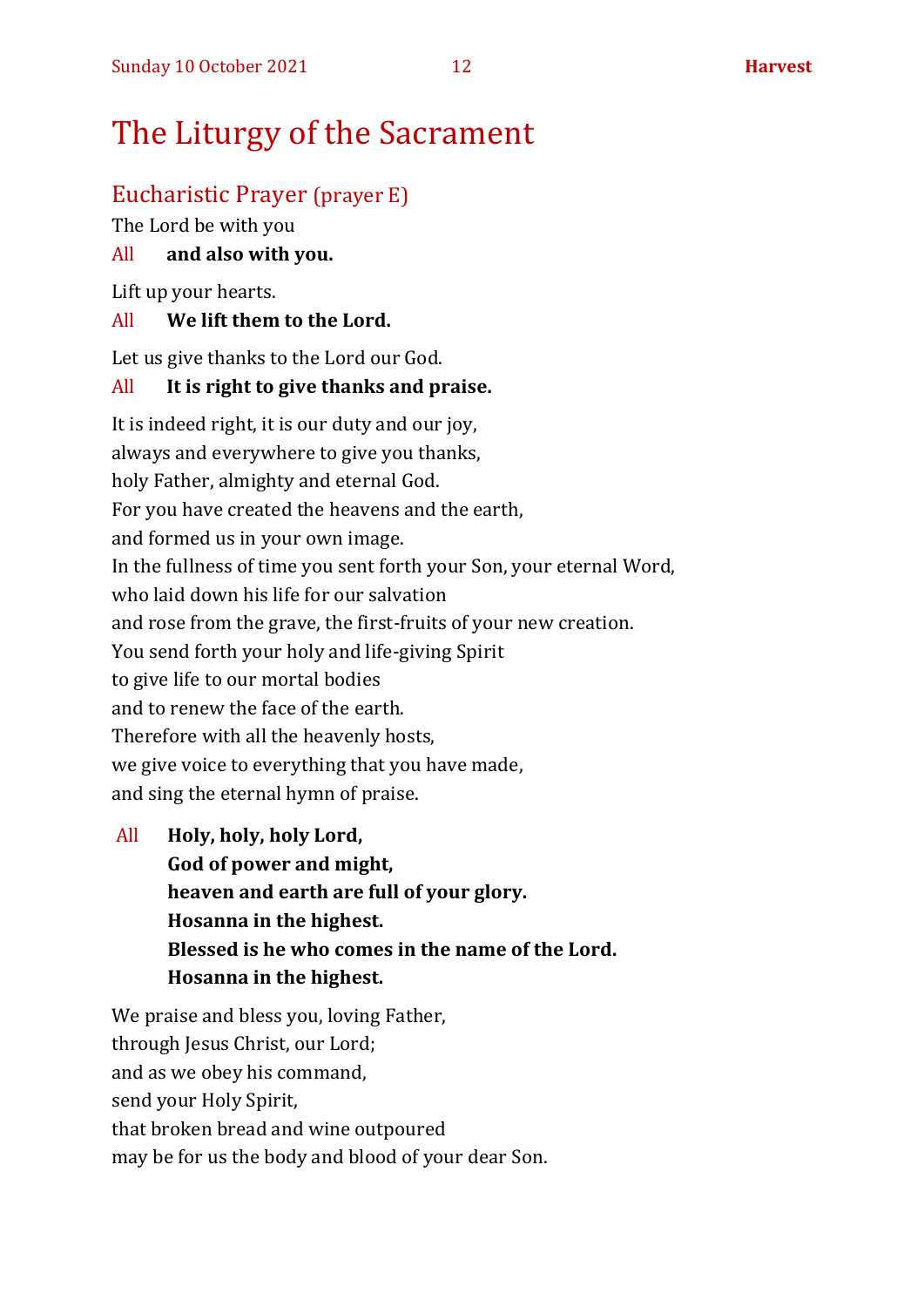On the night before he died he had supper with his friends and, taking bread, he praised you. He broke the bread, gave it to them and said: Take, eat; this is my body which is given for you; do this in remembrance of me.

When supper was ended he took the cup of wine. Again he praised you, gave it to them and said: Drink this, all of you; this is my blood of the new covenant, which is shed for you and for many for the forgiveness of sins. Do this, as often as you drink it, in remembrance of me.

So, Father, we remember all that Jesus did, in him we plead with confidence his sacrifice made once for all upon the cross.

Bringing before you the bread of life and cup of salvation, we proclaim his death and resurrection until he comes in glory.

Great is the mystery of faith:

All **Christ has died. Christ is risen. Christ will come again.**

Lord of all life, help us to work together for that day when your kingdom comes and justice and mercy will be seen in all the earth.

Look with favour on your people, gather us in your loving arms and bring us with all the saints to feast at your table in heaven.

Through Christ, and with Christ, and in Christ, in the unity of the Holy Spirit, all honour and glory are yours, O loving Father, for ever and ever.

All **Amen.**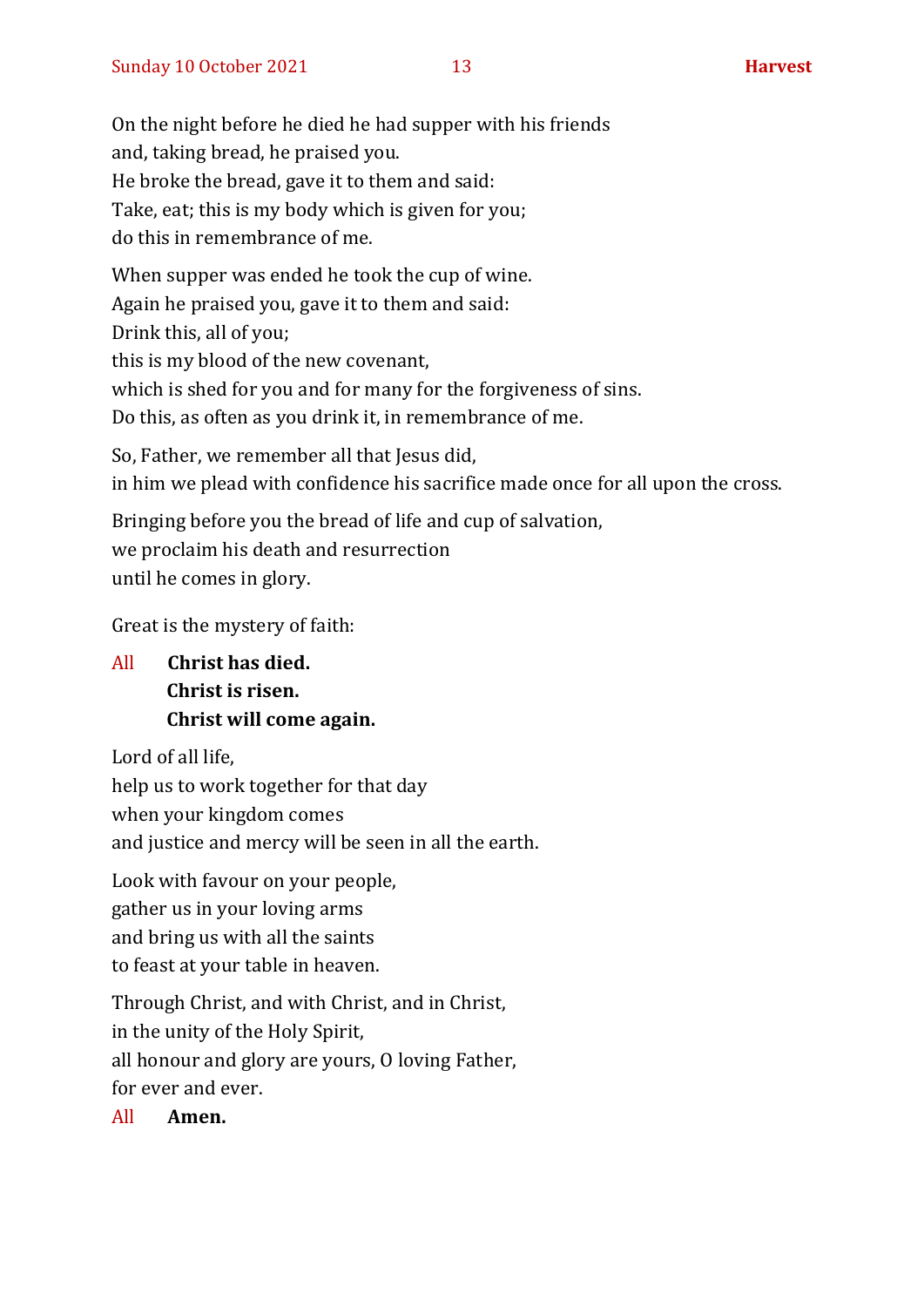#### The Lord's Prayer

As our Saviour taught us, so we pray

All **Our Father in heaven, hallowed be your name, your kingdom come, your will be done, on earth as in heaven. Give us today our daily bread. Forgive us our sins as we forgive those who sin against us. Lead us not into temptation but deliver us from evil. For the kingdom, the power,** 

**and the glory are yours now and for ever. Amen.**

#### Breaking of the Bread

We break this bread to share in the body of Christ.

- All **Though we are many, we are one body, because we all share in one bread.**
- All **Lamb of God,**

**you take away the sin of the world, have mercy on us.**

**Lamb of God, you take away the sin of the world, have mercy on us.**

**Lamb of God, you take away the sin of the world, grant us peace.**

Draw near with faith. Receive the body of our Lord Jesus Christ which he gave for you, and his blood which he shed for you. Eat and drink in remembrance that he died for you, and feed on him in your hearts by faith with thanksgiving.